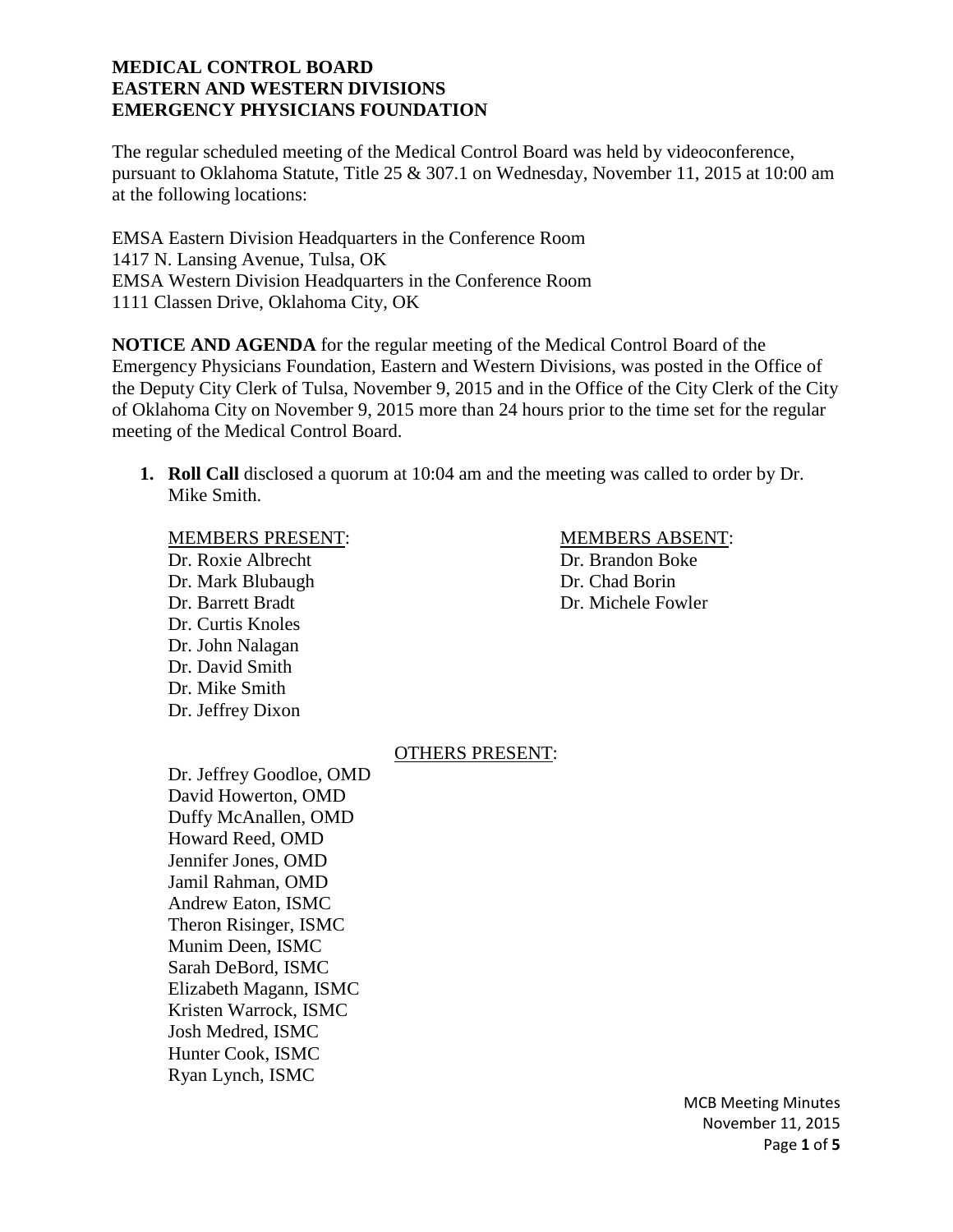#### **2. Review and Approval of September 2015 MCB Meeting Minutes**

MOTION: Dr David Smith SECOND: Dr Curtis Knoles

ABSENT: Dr. Brandon Boke Dr. Chad Borin Dr. Michele Fowler

AYE: Dr. Roxie Albrecht Dr. Barrett Bradt Dr. Mark Blubaugh Dr. Jeffrey Dixon Dr. Curtis Knoles Dr. John Nalagan Dr. David Smith Dr. Mike Smith

# **3. EMSA President Report**

Dr. Smith reported Mr. Williamson was not in attendance. However, Dr. Goodloe stated that AMR is in compliance with the EMSA contractor agreement. Dr. Goodloe also reported on the divert reports to the MCB.

### **4. Medical Director Report**

Dr. Goodloe commented on the meeting being held on Veterans Day. There was some concern by parties that we are having a meeting on Veterans day. Mr. Koepsel our attorney is here and it is legal to have the meeting. MCB did discuss the date and voted to keep it as scheduled. EMSA & Fire Dept personnel are not required to attend our meetings.

Dr Fowler will be resigning her position on the MCB Board at the end of December. We will have an EPF meeting in January to elect a new position to the MCB from either St Francis Hospital South or Hillcrest South.

Dr. Goodloe put out a memo in regards to Dr. Braithwaite resigning her position effective at the end of December. She has really helped with strategic planning and putting together the Spinal Motion Restriction Protocol in the several months she has been here as the Associate Medical Director.

EMS personnel new and biannual credentialing is going on now. ResQCPR is moving forward. Tulsa Fire Department is going through training at this time, however, all other agencies are using the ResQPump. Dr. Goodloe discussed how we have been using the

> MCB Meeting Minutes November 11, 2015 Page **2** of **5**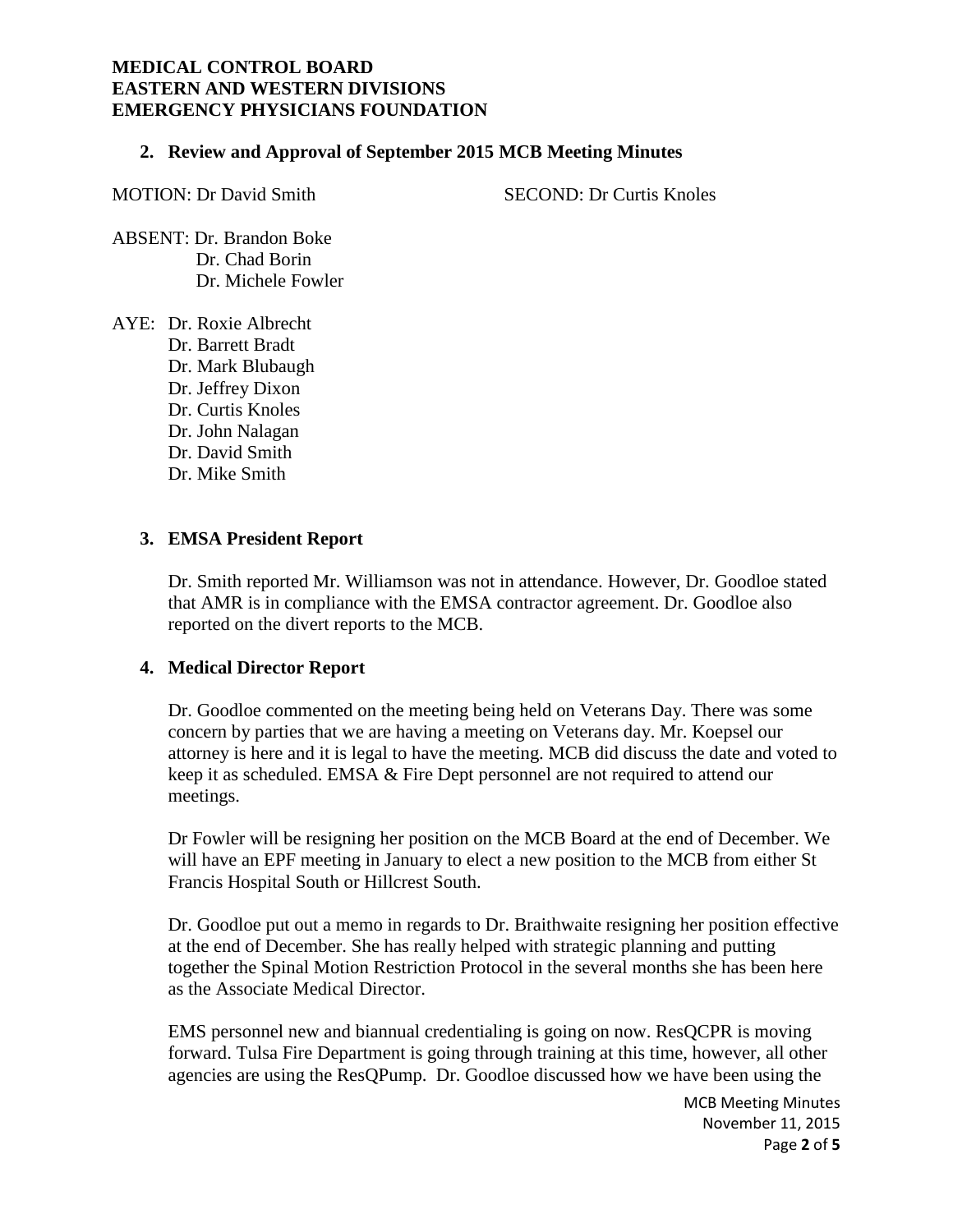ResQPod for some time and how adding the pump has improved skin color, SPO2 and EtCO2 indicators during resuscitation. It is too early to say if it has made a difference in our outcomes, however we haven't seen any indication of worsening outcomes. Our feedback has mainly been positive, the only concern being the loss of suction on the chest during the decompression phase of ResQPump use. We have looked into it and it seems to be related primarily to a few technique issues that can be easily correctable with further training. Zoll has told us this is what they have seen during the trial with the device in the mid 2000s.

We have made a conscious decision to hold off on new protocols for this meeting. New protocols and changes to protocols will be brought to the upcoming meetings. A couple of protocol changes to be discussed by the MCB in the near term will be relating to defibrillation strategies. 1) Changing the joules to 360J for all defibrillations of adults. 2) Double sequential defibrillation, utilizing 2 defibrillators in tandem discharge. This strategy has been used in different systems such as New Orleans, Wake County, Ft. Worth, etc. Howard Reed has found that with need for 7 defibrillations or more there is no survival in our system.

Dr. Goodloe mentioned there is not yet definitive action regarding the Associate Medical Director position after Dr. Braithwaite leaves, however there is money from the EMSA/AMR budget contract for the position.

### **Associate Medical Director Report**

No Comments made as Dr. Braithwaite was not in attendance.

Dr. Mike Smith brought up OU divert hours. Dr. Albrecht discussed the issues with OU divert. Dr. David Smith spoke about defibrillation protocols, vectors of defibrillation energy, and the impedence threshold impact. Dr. David Sandler the cardiac electrophysiologist at Hillcrest agrees with the intended strategies and supports our EMS system doing both. We cannot measure the transthoracic impedence, however, monitors that could read the VF waveform and make the decision when to shock the patient are in development, though likely still a few years away. There is a physical change in patient size today. Patients are just larger then they use to be. Double sequential external defibrillation has proven helpful in the EP lab in the hospital setting, though there isno hard science yet on when to use it after 1 regular defibrillation, after 3 defibrillations, etc.

Dr. Smith asked how many cardiac arrest patients in ventricular fibrillation are converted at 200J versus a higher setting. He asked if we could get that information from Howard Reed doing an analysis. Howard discussed that we would pursue such analysis for the MCB.

Dr. Knoles asked what hospitals are doing when EMSA arrives doing CPR with the ResQPump. Does the facility continue with the device or go back to manual CPR? Dr. Goodloe replied that some keep using it and some go back to standard CPR.

> MCB Meeting Minutes November 11, 2015 Page **3** of **5**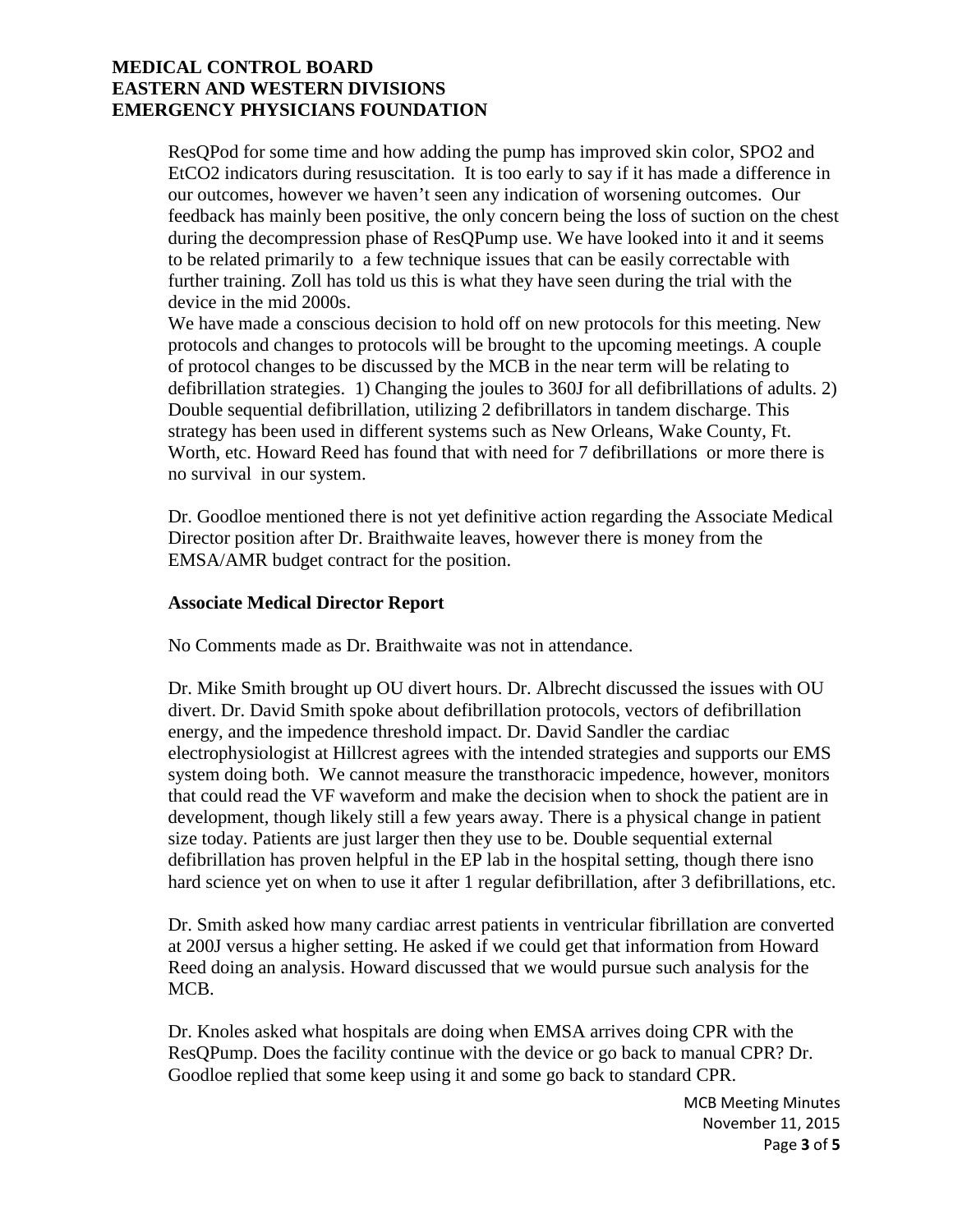Dr. Knoles asked can we track if facilities are using it when we arrive with a patient. Dr. Goodloe explained that during transport to a hospital 90% of CPR is manual CPR. Safety is our first concern and if the crew is able to use the ResQPump safely they will use it, however, if movement in the back of the unit is enough to cause fall concerns, they will use standard manual CPR. There is a mixture of cases while in transport.

### **5. Review and Approval of August and September 2015 MCB Financial Statements**

MOTION: Dr. Blubaugh SECOND: Dr. Nalagan

ABSENT: Dr. Brandon Boke Dr. Chad Borin Dr. Michele Fowler

AYE: Dr. Roxie Albrecht Dr. Barrett Bradt Dr. Mark Blubaugh Dr. Jeffrey Dixon Dr. Curtis Knoles Dr. John Nalagan Dr. David Smith Dr. Mike Smith

# **6. Review and Approval of MCB Meeting Calendar 2016**

MOTION: Dr. Knoles SECOND: Dr. Nalagan

- ABSENT: Dr. Brandon Boke Dr. Chad Borin Dr. Michele Fowler
- AYE: Dr. Roxie Albrecht Dr. Barrett Bradt Dr. Mark Blubaugh Dr. Jeffrey Dixon Dr. Curtis Knoles Dr. John Nalagan Dr. David Smith Dr. Mike Smith

# **7. Information Items**

None at this time